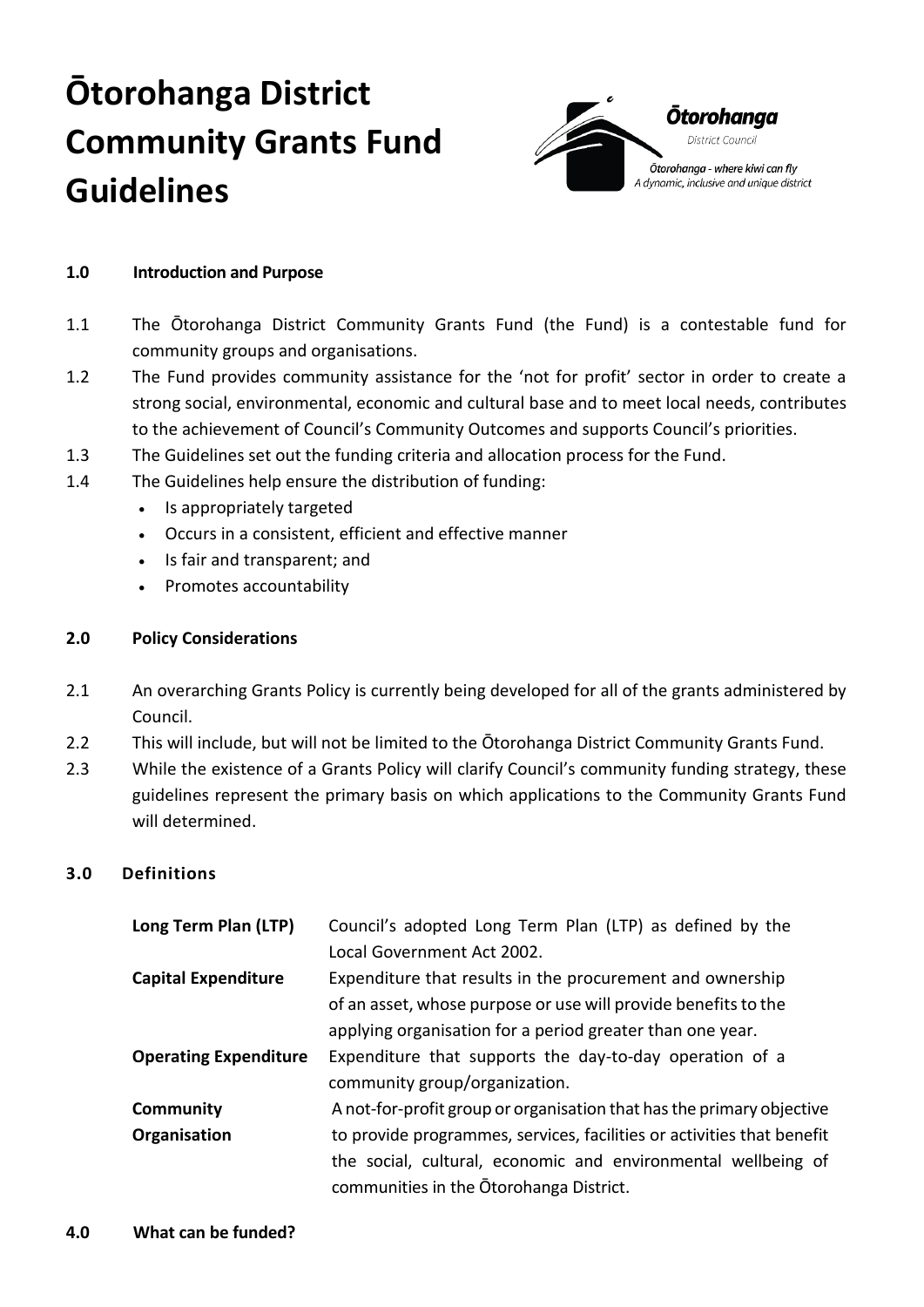- 4.1 The following costs will be considered for funding:
	- Expenditure to support or obtain resources for a project or initiative
	- Capital expenditure for grant requests up to \$5000

## **5.0 What will not be funded?**

- 5.1 The following will not be considered for funding:
	- Projects that have been completed
	- Loan / Debt Repayment
	- Wages or Salary
	- Where an organization already has a funding arrangement or service agreement with Council to deliver services
	- Organisations yet to fulfil their funding obligations from a previous funding round

## **6.0 Funding Considerations**

- 6.1 Applications will be considered that:
	- Align with and support Council's Vision and Community Outcomes
	- Get the community involved across a diverse range of people
	- Advance collaboration across community sectors

## **7.0 Applicants – Eligible**

- 7.1 Not-for-profit incorporated organisations (including Charitable Trusts, Trusts, Incorporated Societies) and Maori Trust Boards. These groups are a recognised legal entity and are referred to collectively as 'community organisations'. Most community organisations have a formal legal structure and founding documents (e.g. a constitution).
- 7.2 Groups with no formal legal structure/status may apply for grants via nominating an 'umbrella' non-profit incorporated community organisation, which has agreed to receive and administer the grant on their behalf. The umbrella organisation would be legally accountable to Council for the expenditure of the grant.
- 7.3 A maximum of one application per annum, per community organisation will apply.

# 7.4 **Applicants - Ineligible**

- For-profit organisations
- Individuals
- Political Organisations
- Social Clubs
- Internal Applicants (such as departments of Council or subcommittee of Council)
- Other local authorities, government agencies or public sector entities
- Organisations with outstanding projects from previous Council funding rounds

#### **8.0 Making an Application**

8.1 All applications: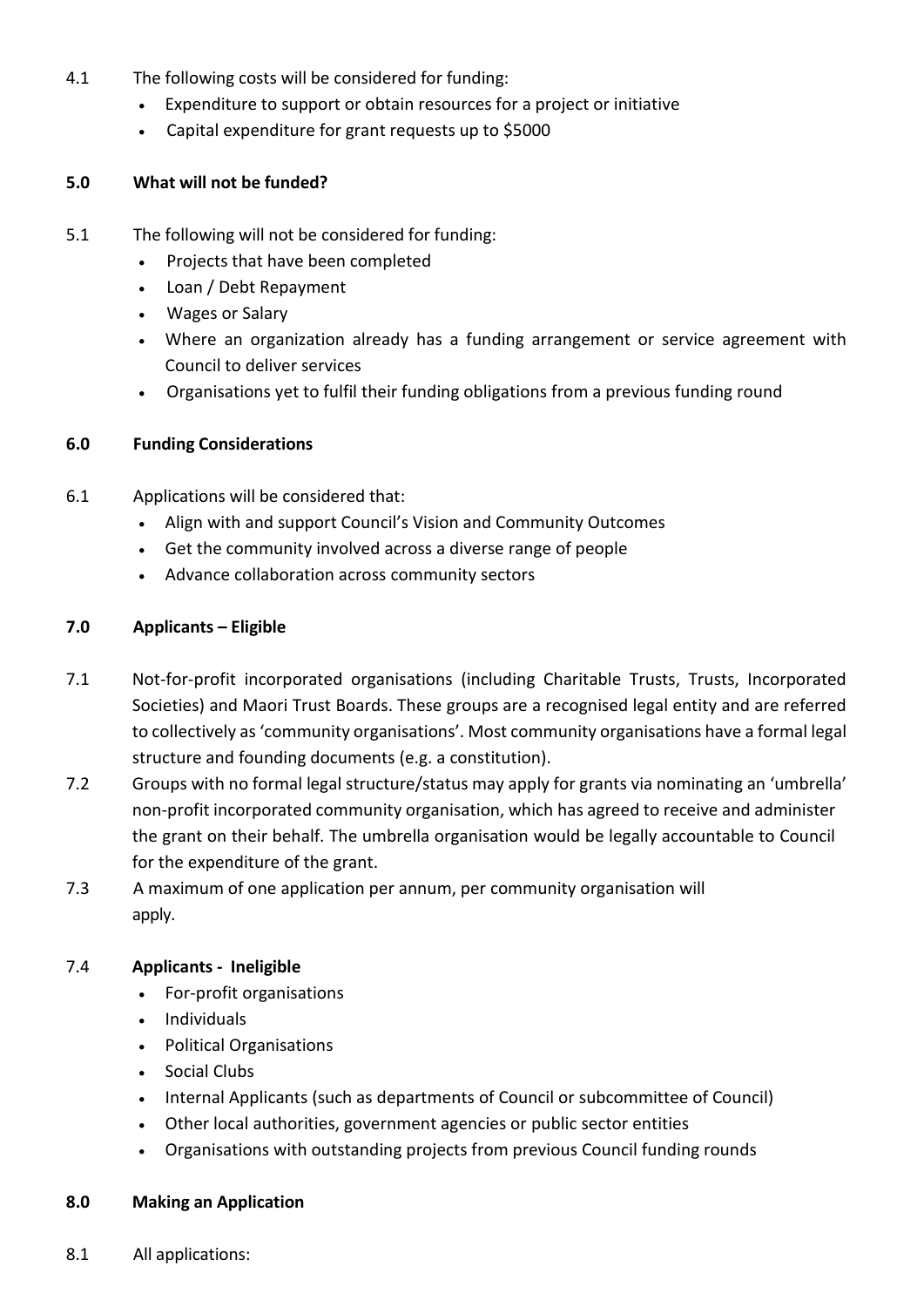- Must be made via the appropriate Community Grants Application Form
- Must be complete with all necessary information attached
- Must be submitted before the advertised closing date/time
- 8.2 Incomplete or late applications may be deemed ineligible and therefore may not be considered for funding.
- 8.3 All applications must include the following:
	- Proof of legal entity, governance structure and charter/constitution
	- The organisation's latest confirmed annual financial accounts
	- Verified bank account details for the applicant organisation
	- Information about other support (funding, in-kind, etc) the group has received from other sources generally and other support sought in relation to the application
	- Disclosure of any other monies, grants, benefits or assistance the group receives from Council, including but not limited to; rates, water charges, insurances, reduced rental

## **9.0 Level of Financial Reserves**

9.1 It is acknowledged that it is prudent for organisations to carry financial reserves for their operations. However, if an organisation is carrying reserves greater than a year of operating costs with funding not tagged for special projects, Council may not approve a grant to the organisation.

## **10.0 When to apply**

- 10.1 Funding rounds will be advertised on Council's website, Face Book Page and in the local newspaper with the intention of having two funding rounds per year around August/September and February/March of each financial year.
- 10.2 The application period will be 6 weeks. Extensions of time will not be granted, and late/incomplete applications will not be retained/held over for a future funding round.

# **11.0 Funding Allocation**

11.1 The total funding assistance provided to the community through the Fund is confirmed by Council at adoption of the Long Term Plan and through the subsequent Annual Plan reviews. This amount will be stated on Council's website. The level of funding available is at the sole discretion of Council, and not all funds available in a funding round have to be allocated.

#### **12.0 Decision Making**

- 12.1 Applications will be determined by Council's Grants and Awards Committee through a contestable comparative assessment process, where the relative merits of applications are considered, having regard to the relative benefits of each proposal.
- 12.2 In this context contestable means that:
	- Applications are invited during scheduled funding rounds twice a year, with publicly advertised opening and closing dates
	- Any eligible organisation has an equal opportunity to be considered for a grant
	- Clearly defined processes will be applied to the consideration of all applications; and